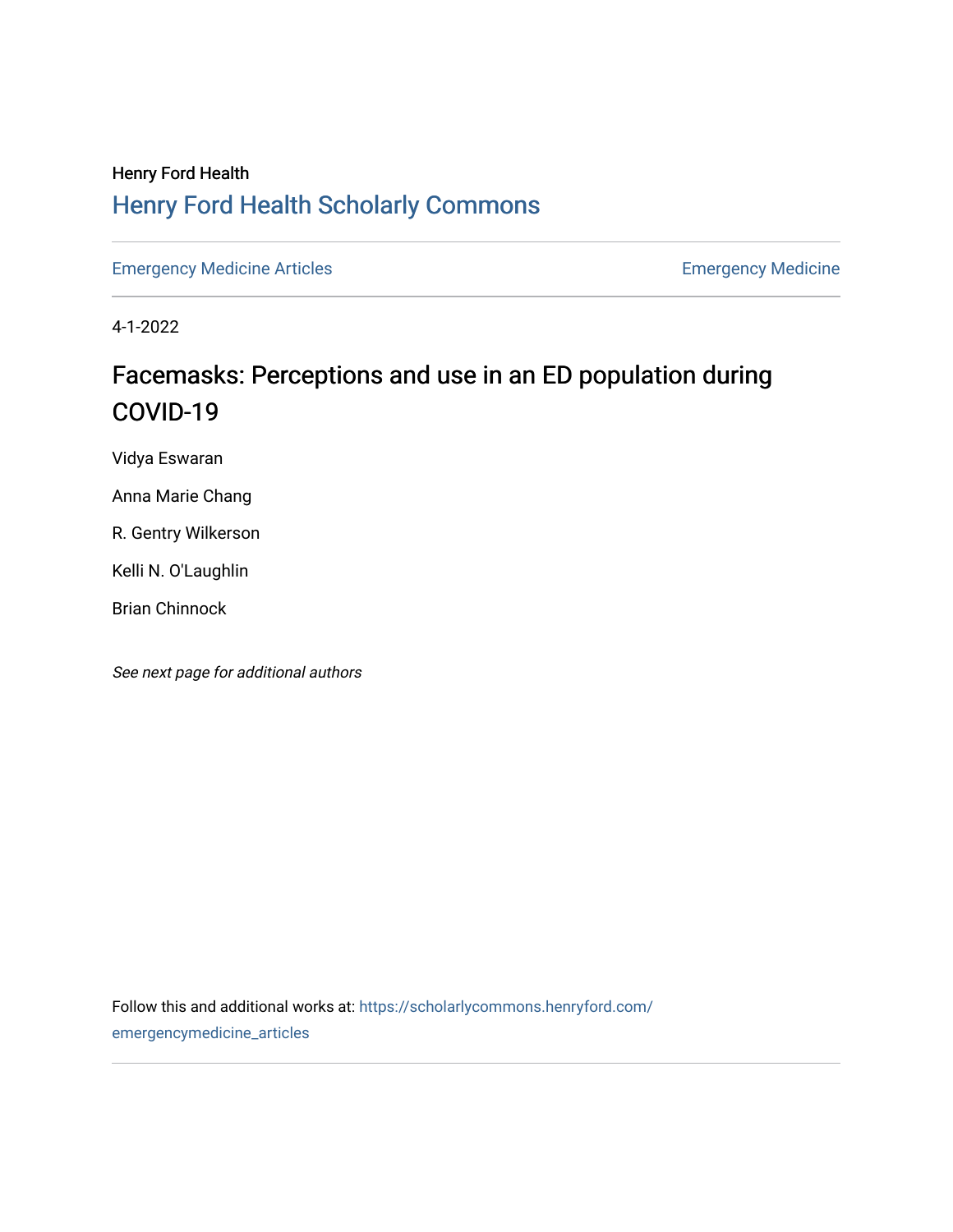#### Authors

Vidya Eswaran, Anna Marie Chang, R. Gentry Wilkerson, Kelli N. O'Laughlin, Brian Chinnock, Stephanie A. Eucker, Brigitte M. Baumann, Nancy Anaya, Daniel G. Miller, Adrianne N. Haggins, Jesus R. Torres, Erik S. Anderson, Stephen C. Lim, Martina T. Caldwell, Ali S. Raja, and Robert M. Rodriguez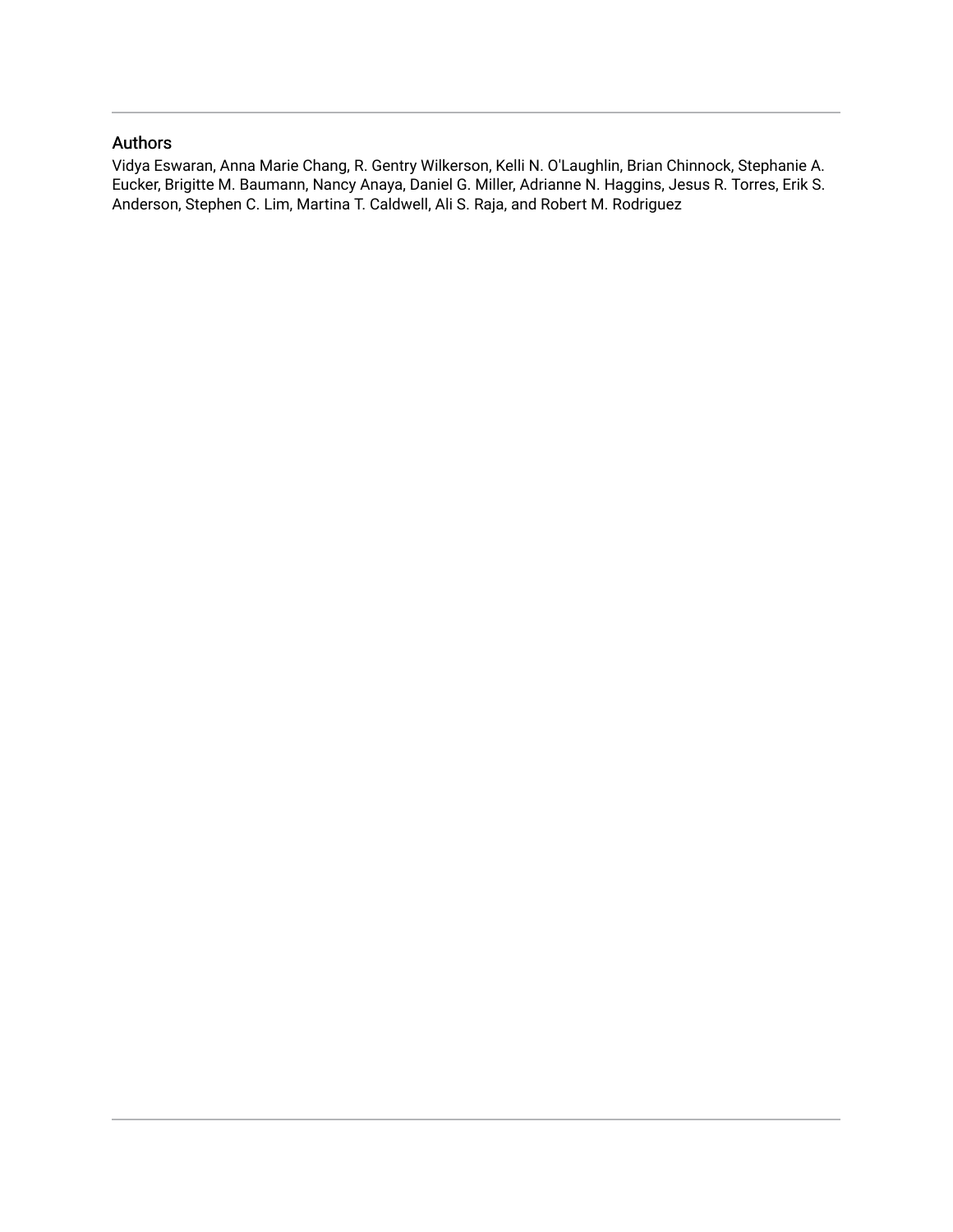

### **G** OPEN ACCESS

**Citation:** Eswaran V, Chang AM, Wilkerson RG, O'Laughlin KN, Chinnock B, Eucker SA, et al. (2022) Facemasks: Perceptions and use in an ED population during COVID-19. PLoS ONE 17(4): e0266148. [https://doi.org/10.1371/journal.](https://doi.org/10.1371/journal.pone.0266148) [pone.0266148](https://doi.org/10.1371/journal.pone.0266148)

**Editor:** Francesca Baratta, University of Turin, ITALY

**Received:** January 26, 2022

**Accepted:** March 15, 2022

**Published:** April 13, 2022

**Peer Review History:** PLOS recognizes the benefits of transparency in the peer review process; therefore, we enable the publication of all of the content of peer review and author responses alongside final, published articles. The editorial history of this article is available here: <https://doi.org/10.1371/journal.pone.0266148>

**Copyright:** © 2022 Eswaran et al. This is an open access article distributed under the terms of the Creative Commons [Attribution](http://creativecommons.org/licenses/by/4.0/) License, which permits unrestricted use, distribution, and reproduction in any medium, provided the original author and source are credited.

**Data Availability Statement:** Data files are available from the Dryad repository at: [https://](https://datadryad.org/stash/share/0j3mkknTmAQvvMrhbGT3LU4uizhjFaPltnOlebtxPRU) [datadryad.org/stash/share/0j3mkknTm](https://datadryad.org/stash/share/0j3mkknTmAQvvMrhbGT3LU4uizhjFaPltnOlebtxPRU) [AQvvMrhbGT3LU4uizhjFaPltnOlebtxPRU.](https://datadryad.org/stash/share/0j3mkknTmAQvvMrhbGT3LU4uizhjFaPltnOlebtxPRU)

#### RESEARCH ARTICLE

# Facemasks: Perceptions and use in an ED population during COVID-19

 $\blacksquare$ Vidya Eswaran $\blacksquare^{1,2}$ \*, Anna Marie Chang $^3$ , R. Gentry Wilkerson $^4$ , Kelli N. O'Laughlin $^5$ , **Brian Chinnock1 , Stephanie A. Eucker6 , Brigitte M. Baumann7 , Nancy Anaya1 , Daniel G. Miller8 , Adrianne N. Haggins9 , Jesus R. Torres10,11, Erik S. Anderson12, Stephen**  $C.$  **Lim<sup>13</sup>, Martina T. Caldwell** $\odot$ **<sup>14</sup>, Ali S. Raja<sup>15</sup>, Robert M. Rodriguez<sup>1</sup>, The REVVED-UP Investigators¶**

**1** Department of Emergency Medicine, University of California, San Francisco, CA, United States of America, **2** National Clinician Scholars Program, Philip R Lee Institute of Health Policy Studies, University of California, San Francisco, CA, United States of America, **3** Department of Emergency Medicine, Thomas Jefferson University, Sidney Kimmel Medical College, Philadelphia, PA, United States of America, **4** Department of Emergency Medicine, University of Maryland School of Medicine, Baltimore, MD, United States of America, **5** Department of Emergency Medicine and Global Health, University of Washington, Seattle, WA, United States of America, **6** Division of Emergency Medicine, Department of Surgery, Duke University School of Medicine, Durham, NC, United States of America, **7** Department of Emergency Medicine, Cooper Medical School of Rowan University, Cooper University Hospital, Camden, NJ, United States of America, **8** Departments of Emergency and Internal Medicine, University of Iowa Hospitals and Clinics, Iowa, IA, United States of America, **9** Department of Emergency Medicine, University of Michigan, Ann Arbor, Michigan, **10** Department of Emergency Medicine, Olive View UCLA Medical Center, University of California Los Angeles Schools of Medicine, Los Angeles, CA, United States of America, **11** National Clinician Scholars Program, University of California, Los Angeles, CA, United States of America, **12** Department of Emergency Medicine, Alameda Health System, Oakland, CA, United States of America, **13** Section of Emergency Medicine, University Medical Center New Orleans, Louisiana State University Health Sciences Center, New Orleans, LA, United States of America, **14** Department of Emergency Medicine, Henry Ford Hospital, Detroit, MI, United States of America, **15** Department of Emergency Medicine, Massachusetts General Hospital, Boston, MA, United States of America

¶ The complete membership of the REVVED-UP Investigators can be found in the Acknowledgments. \* vidya.eswaran@ucsf.edu

### Abstract

#### **Study objective**

Facemask use is associated with reduced transmission of SARS-CoV-2. Most surveys assessing perceptions and practices of mask use miss the most vulnerable racial, ethnic, and socio-economic populations. These same populations have suffered disproportionate impacts from the pandemic. The purpose of this study was to assess beliefs, access, and practices of mask wearing across 15 urban emergency department (ED) populations.

#### **Methods**

This was a secondary analysis of a cross-sectional study of ED patients from December 2020 to March 2021 at 15 geographically diverse, safety net EDs across the US. The primary outcome was frequency of mask use outside the home and around others. Other outcome measures included having enough masks and difficulty obtaining them.

#### **Results**

Of 2,575 patients approached, 2,301 (89%) agreed to participate; nine had missing data pertaining to the primary outcome, leaving 2,292 included in the final analysis. A total of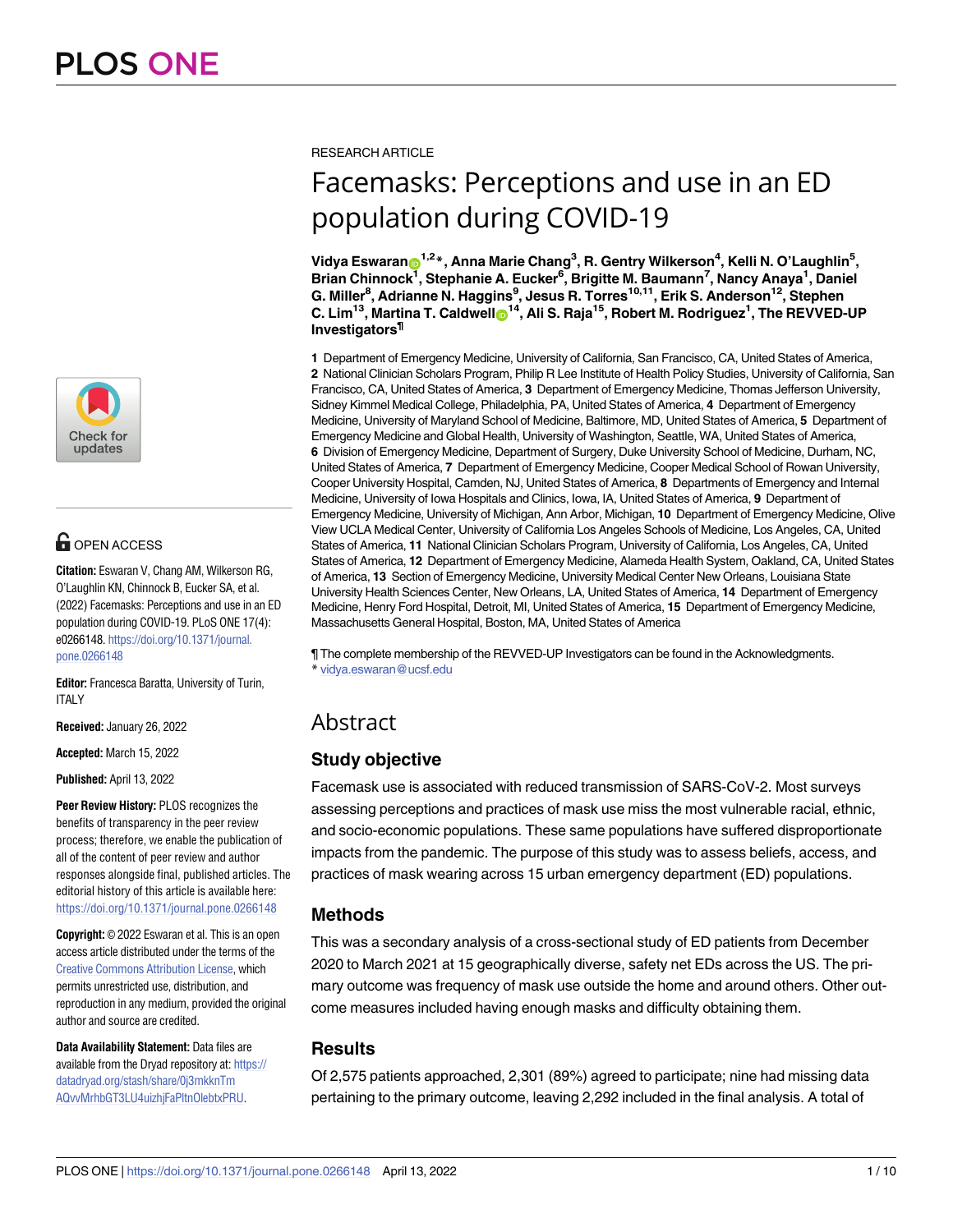<span id="page-3-0"></span>**Funding:** The author(s) received no specific funding for this work.

**Competing interests:** The authors have declared that no competing interests exist.

79% of respondents reported wearing masks "all of the time" and 96% reported wearing masks over half the time. Subjects with PCPs were more likely to report wearing masks over half the time compared to those without PCPs (97% vs 92%). Individuals experiencing homelessness were less likely to wear a mask over half the time compared to those who were housed (81% vs 96%).

#### **Conclusions**

Study participants reported high rates of facemask use. Respondents who did not have PCPs and those who were homeless were less likely to report wearing a mask over half the time and more likely to report barriers in obtaining masks. The ED may serve a critical role in education regarding, and provision of, masks for vulnerable populations.

#### **Introduction**

The role of face masks in the control of the 2019 Sars-COV-2 (COVID-19) pandemic has generated considerable controversy [\[1](#page-9-0)]. In the United States, one of the first recommendations regarding masking came from the Surgeon General in February of 2020, who urged Americans to avoid purchasing masks, out of fear of shortages for healthcare providers [[2\]](#page-10-0). This was followed in April 2020 by recommendations from the Centers for Disease Control and Prevention to wear cloth face covers in public areas [\[3\]](#page-10-0). Since then, there has been a plethora of evidence describing the benefit of mask use in curbing the spread of COVID-19 [[4](#page-10-0)].

The COVID-19 pandemic has had a disproportionate impact on historically marginalized groups including racial and ethnic minority populations  $[5, 6]$  $[5, 6]$  $[5, 6]$  $[5, 6]$  and the socioeconomically disadvantaged [\[7\]](#page-10-0). For example, individuals experiencing homelessness were found to have 1.3x higher case fatality rate than the general population [\[8\]](#page-10-0). The emergency department (ED) is considered society's "safety net" [\[9](#page-10-0)], and is often the only point of health care access for many marginalized populations [\[10\]](#page-10-0). Other surveys have shown that negative attitudes toward masks, and mask mandates, persist [\[11\]](#page-10-0). As demonstrated in previous work on vaccine hesitancy [\[12\]](#page-10-0), online and phone recruitment survey methods may fail to sample a number of vulnerable populations who are at high risk of complications from COVID-19, such as the unhoused, those experiencing financial hardship and minoritized populations [[5\]](#page-10-0).

The objective of this study was to assess mask wearing beliefs and practices, specifically mask use, access to masks, and reasons for not wearing masks, among patients treated in emergency departments that serve as critical points of health care access and intervention for several vulnerable populations.

#### **Materials and methods**

#### **Study design and setting**

We conducted this secondary analysis of a previously published study regarding ED patients perceptions' of COVID-19 vaccination [[12](#page-10-0)]. The parent study was a prospective, cross-sectional survey of ED patients at 15 safety net EDs in 14 US cities. The University of California Institutional Review Board approved this study. Verbal consent was obtained. We follow the Strengthening the Reporting of Observational Studies in Epidemiology (STROBE) [\[13](#page-10-0)] guidelines in this manuscript.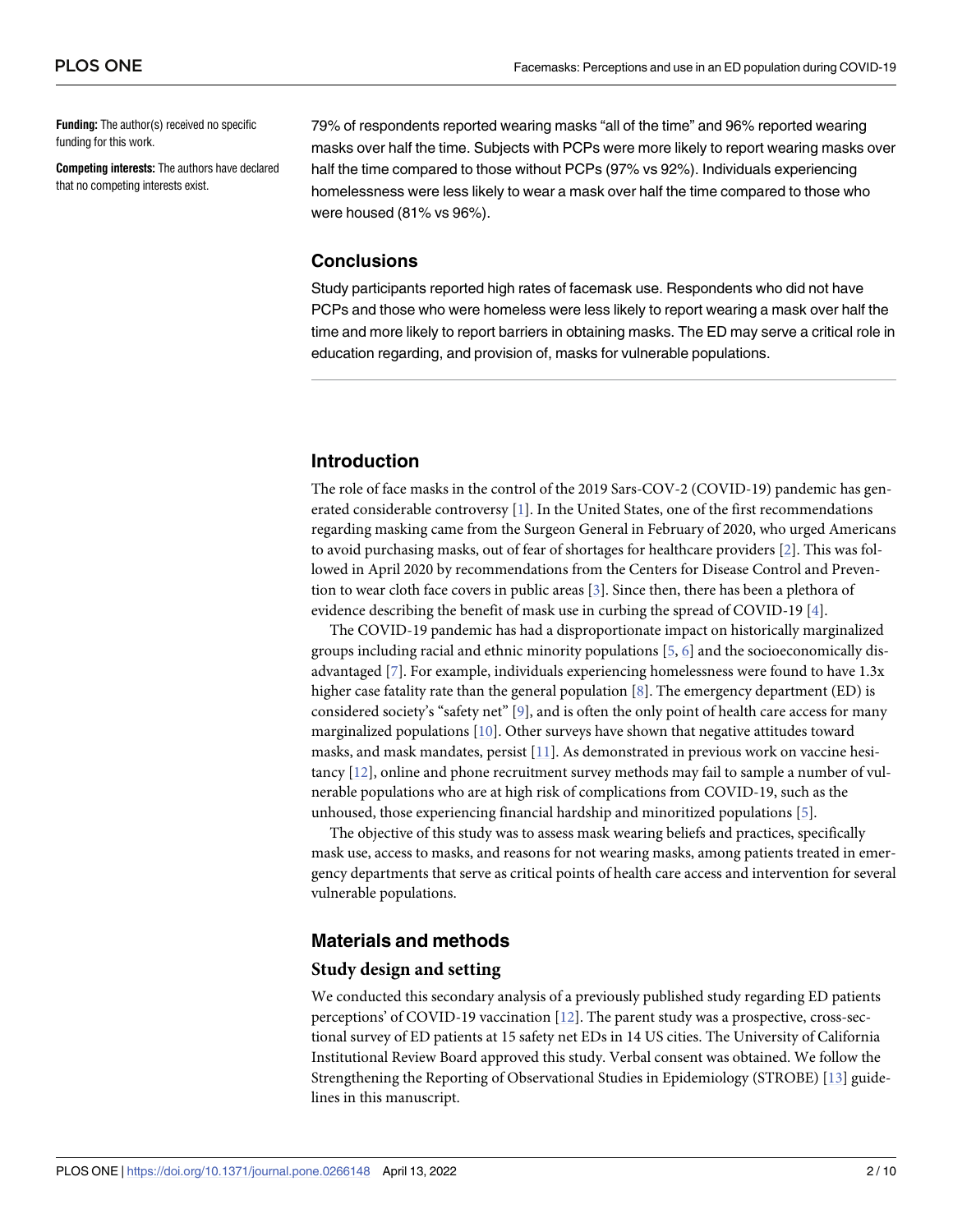#### <span id="page-4-0"></span>**Survey design**

We adapted survey questions from published instruments [[14](#page-10-0)]. We reviewed the survey instrument with the UCSF COVID-19 Patient Community Advisory Board. We subsequently pilot tested the instrument on six patients at the primary site and found excellent comprehension and response consistency [\[12\]](#page-10-0). (S1 [File\)](#page-9-0).

#### **Selection of participants**

Sites enrolled patients between December 20, 2020, and March 7, 2021, with a goal of enrolling 150 adult ED patients over the study period. Exclusion criteria were major trauma, transfer from other facilities, incarceration, psychiatric hold, intoxication, altered mental status, critical illness, and temporary visit from other countries. At 11 sites, surveys were conducted in-person. Due to pandemic-related constraints, three sites used phones to call into patients' ED rooms, and one site called patients immediately after discharge.

Participant ethnicity (Latinx/non-Latinx) and race were self-reported. We categorized those who self-identified as any race other than Latinx as 'reported race', non-Latinx (i.e. Black, non-Latinx and White, non-Latinx). If the patient identified themselves as Latinx, they were placed in that category and not in that of any other race. If an individual identified as more than one non-Latinx race, they were categorized as multiracial.

Individuals who reported that they were currently applying for health insurance, were unsure if they were insured, or if their response to the question was missing (18 respondents) were categorized as uninsured in a binary variable, and separate analysis was done based on type of insurance reported. The survey submitted in our (S1 [File](#page-9-0)) is the version used at the lead site. Each of the remaining sites revised their survey to include wording applicable to their community (i.e., the site in Los Angeles changed Healthy San Francisco to Healthy Los Angeles), and these local community health plans were coded together.

We identified individuals who reported English and Spanish as their primary language, and grouped those who reported Arabic, Bengali, Cantonese, Tagalog, or Other as "Other" primary language. With regards to gender, we categorized those who identified as gender queer, nonbinary, trans man and trans woman as "other".

#### **Study outcomes and key variables**

Our primary outcome was subjects' response to the question, "Do you wear a mask when you are outside of your home when you are around other people?" with answer choices a) always, b) most of the time (more than 50%), c) sometimes, but less than half of the time (less than 50%), and d) I never wear a mask. Respondents were provided with these percentages to help quantify their responses. We stratified respondents into two groups: those who responded always or most of the time as "wears masks over half the time" and those who responded sometimes or never as "wears masks less than half the time. Other outcomes included reasons, when applicable, individuals did not wear masks as well responses to queries regarding from where patients obtained their masks, difficulty obtaining masks, for which we assessed for differences by race, having a PCP, and usual source of healthcare.

We sorted each of the 15 sites into four geographic regions within the United States. There were 3 sites located in New Jersey, Massachusetts, and Pennsylvania which we categorized in the Northeast region. We categorized 3 sites in Michigan and Iowa as Midwest, and 3 sites in North Carolina, Louisiana, and Maryland as the South. There were 6 sites located on the West Coast from California and Washington State.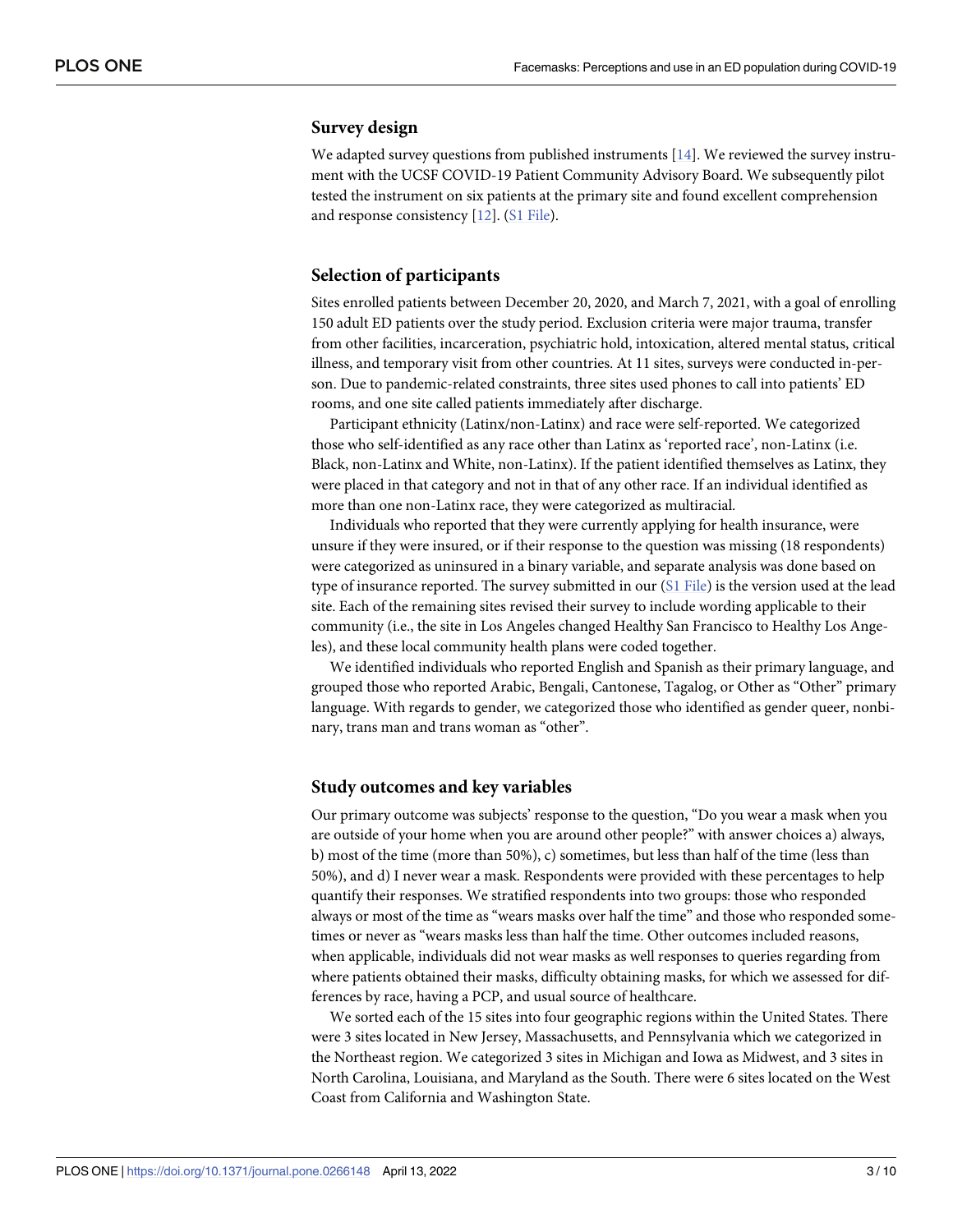#### **Data analysis**

We summarized demographics as counts and frequency percentages with 95% confidence intervals (CIs), including nonresponses to individual questions. We performed separate tests of proportions to assess differences in wearing masks over half the time for each of group (gender, race, hospital region, hospital, primary language, homelessness, insurance type, having a PCP, usual source of healthcare, and prior COVID-19 diagnosis) as independent variables for the outcome. We calculated risk differences with 95% CIs for responses to questions regarding source of masks and difficulty in obtaining masks by having a PCP, usual source of care and race. We managed data using REDCap and conducted analyses using Stata v. 16.1 (StataCorp LLC, College Station, TX).

#### **Results**

#### **Characteristics of study subjects**

Of the 2,575 patients approached, 2,301 (89%) agreed to participate; nine had missing answers for the key outcome (frequency of mask wearing outside the home) leaving 2,292 individuals included in this study. Their median age was 48 years (interquartile range [IQR] 34–61), and the race/ethnicity composition was 23% Latinx, 37% White, non-Latinx, 29% Black, non-Latinx, and 4% Asian. Only 15% reported having been previously diagnosed with COVID-19. The majority (81%) reported having a primary care physician (PCP) or clinic. The ED was the usual source of health care for 12% of respondents, and 64% of those were without a PCP.

#### **Mask use**

Most (79%) reported wearing masks "all of the time," and 96% reported wearing masks over half the time (S1 [Table](#page-9-0)). Subjects with primary care providers were more likely to report wearing masks over half the time as compared to subjects without PCPs (97% vs 92%, difference 4%, 95% CI 1%-7%) (Table 1). White, non-Latinx, respondents were slightly less likely than Black, non-Latinx, Latinx, and Asian, non-Latinx patients to report wearing a mask over half the time (95% vs 96%, 97% and 99%; p*<*0.01). Individuals experiencing homelessness were

**Table 1. Demographic information by mask wearing frequency and 95% CI.**

| Do you wear a mask when you are outside your home or around other people? |         |                           |                         |  |
|---------------------------------------------------------------------------|---------|---------------------------|-------------------------|--|
|                                                                           | Total   | <b>Never or Sometimes</b> | <b>Mostly or Always</b> |  |
| $n(\%)$                                                                   | 2,292   | 95 (4%)                   | 2,197 (96%)             |  |
| Age (mean(SD))                                                            | 48 (17) | 46(18)                    | 48 (17)                 |  |
| Gender, (n(%, 95% CI))                                                    |         |                           |                         |  |
| Female                                                                    | 1,129   | 28 (2%, 2%-4%)            | 1,101 (98%, 96%-98%)    |  |
| Male                                                                      | 1,146   | 65 (6%, 4%-7%)            | 1,081 (94%, 93%-95%)    |  |
| Other                                                                     | 8       | $1(12.5\%, 2\% - 54\%)$   | 7 (87.5%, 46%-98%)      |  |
| Missing                                                                   | 9       | $1(11\%, 1\% - 50\%)$     | 8 (89%, 50%-98%)        |  |
| Race, (n(%, 95% CI))                                                      |         |                           |                         |  |
| Latinx                                                                    | 535     | $15(3\%, 2\% - 5\%)$      | 520 (97%, 95%-98%)      |  |
| White, non-Latinx                                                         | 853     | 46 (5%, 4%-7%)            | 807 (95%, 93%-96%)      |  |
| Black, non-Latinx                                                         | 667     | 29 (4%, 3%-6%)            | 638 (96%, 94%-97%)      |  |
| Asian, non-Latinx                                                         | 94      | $1(1\%, 0.1\% - 7\%)$     | 93 (99%, 93%-100%)      |  |
| Middle Eastern, non-Latinx                                                | 26      | $0(0\%)$                  | 26 (100%)               |  |
| Native American, non-Latinx                                               | 12      | $3(25\%, 8\% - 55\%)$     | 9 (75%, 45%-92%)        |  |
| Native Hawaiian, non-Latinx                                               | 6       | $0(0\%)$                  | $6(100\%)$              |  |
| Other                                                                     | 34      | $0(0\%)$                  | 34 (100%)               |  |

(*Continued*)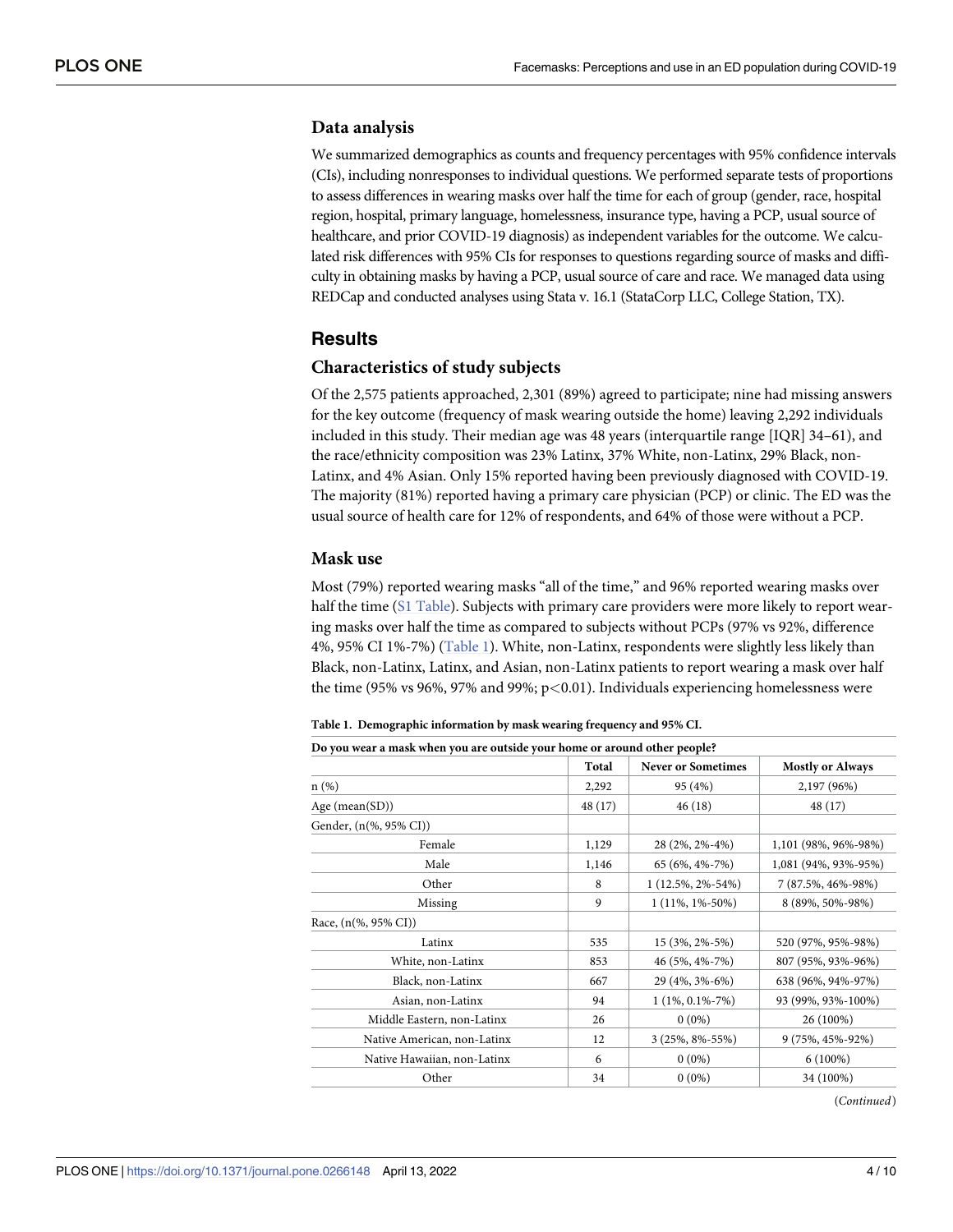| Do you wear a mask when you are outside your home or around other people? |       |                           |                         |  |
|---------------------------------------------------------------------------|-------|---------------------------|-------------------------|--|
|                                                                           | Total | <b>Never or Sometimes</b> | <b>Mostly or Always</b> |  |
| Multiracial                                                               | 41    | $0(0\%)$                  | 41 (100%)               |  |
| Decline                                                                   | 12    | $0(0\%)$                  | 12 (100%)               |  |
| Missing                                                                   | 12    | $1(8\%, 1\% - 41\%)$      | 11 (92%, 59%-99%)       |  |
| Homeless, $(n(\%, 95\% \text{ CI}))$                                      |       |                           |                         |  |
| Yes                                                                       | 84    | 16 (19%, 12%-29%)         | 68 (81%, 71%-99%)       |  |
| Insured, $(n(\%, 95\% \text{ CI}))$                                       |       |                           |                         |  |
| Yes                                                                       | 1,998 | 82 (4%, 3%-5%)            | 1916 (96%, 95%-97%)     |  |
| No                                                                        | 294   | 13 (4%, 3%-7%)            | 281 (96%, 92%-97%)      |  |
| Insurance Type, (n(%, 95% CI))                                            |       |                           |                         |  |
| Private                                                                   | 871   | $17(2\%, 2\% - 3\%)$      | 854 (98%, 97%-99%)      |  |
| VA                                                                        | 13    | $1(8\%, 1\% - 39\%)$      | 12 (92%, 61%-99%)       |  |
| <b>ACA</b>                                                                | 99    | 13 (13%, 8%-21%)          | 87 (97%, 79%-92%)       |  |
| Medicare                                                                  | 377   | 18 (5%, 3%-7%)            | 359 (95%, 92%-97%)      |  |
| Medicaid                                                                  | 540   | 28 (5%, 4%-7%)            | 512 (95%, 93%-96%)      |  |
| Kaiser                                                                    | 20    | $1(5\%, 0.7\% - 28\%)$    | 19 (95%, 72%-99%)       |  |
| Local Community Health Plan                                               | 31    | $0(0\%)$                  | 31 (100%)               |  |
| Uninsured                                                                 | 278   | 14 (5%, 3%-8%)            | 264 (95%, 92%-97%)      |  |
| Unsure                                                                    | 45    | $1(2\%, 0.3\% - 14\%)$    | 44 (95%, 92%-97%)       |  |
| Missing                                                                   | 18    | $2(11\%, 3\% - 35\%)$     | 16 (98%, 86%-100%)      |  |
| Hospital Region, (n(%, 95% CI))                                           |       |                           |                         |  |
| North East                                                                | 457   | 14 (3%, 2%-5%)            | 443 (97%, 95%-98%)      |  |
| Midwest                                                                   | 451   | 25 (5%, 4%-8%)            | 426 (94%, 92%-96%)      |  |
| South                                                                     | 444   | 25 (6%, 4%-8%)            | 419 (94%, 92%-96%)      |  |
| West Coast                                                                | 939   | 31 (3%, 2%-5%)            | 908 (97%, 95%-98%)      |  |
| Missing                                                                   | 1     | $0(0\%)$                  | $1(100\%)$              |  |
| Primary Language, (n(%, 95% CI))                                          |       |                           |                         |  |
| English                                                                   | 1,848 | $87(5\%, 4\% - 6\%)$      | 1761 (95%, 94%-96%)     |  |
| Spanish                                                                   | 344   | $7(2\%, 0.1\% - 4\%)$     | 337 (98%, 96%-99%)      |  |
| Other                                                                     | 95    | $0(0\%)$                  | 95 (100%)               |  |
| Missing                                                                   | 5     | 1 (20%, 3%-69%)           | 4 (80%, 31%-97%)        |  |
| Have a Primary Care Physician, (n(%, 95% CI))                             |       |                           |                         |  |
| No                                                                        | 423   | 32 (7%, 5%-10%)           | 391 (92%, 89%-95%)      |  |
| Yes                                                                       | 1,859 | 53 (3%, 3%-4%)            | 1,796 (97%, 96%-97%)    |  |
| Missing                                                                   | 10    | $0(0\%)$                  | 10 (100%)               |  |
| Usual Source of Care, (n(%, 95% CI))                                      |       |                           |                         |  |
| Primary Care Physician                                                    | 1,859 | 63 (3%, 3%-4%)            | 1796 (97%, 96%-97%)     |  |
| ED                                                                        | 274   | 26 (9%, 6%-13%)           | 248 (90%, 86%-93%)      |  |
| Clinic                                                                    | 60    | $1(2\%, 0.2\% - 11\%)$    | 59 (98%, 89%-100%)      |  |
| <b>Urgent Care</b>                                                        | 51    | $1(2\%, 0.3\% - 13\%)$    | 50 (98%, 87%-100%)      |  |
| Unsure                                                                    | 25    | $1(4\%, 0.5\% - 23\%)$    | 24 (96%, 76%, 99%)      |  |
| Other                                                                     | 23    | $3(13\%, 4\% - 33\%)$     | 20 (87%, 66%-96%)       |  |
| Previous COVID-19 Diagnosis, (n(%, 95% CI))                               |       |                           |                         |  |
| No                                                                        | 1,910 | 83 (4%, 3%-5%)            | 1827 (96%, 95%-96%)     |  |
| Yes                                                                       | 341   | $10(3\%, 1\% - 5\%)$      | 331 (97%, 95%-98%)      |  |
| Unsure                                                                    | 38    | 2 (5%, 1%-19%)            | 36 (95%, 81%-99%)       |  |
| Missing                                                                   | 3     | $0(0\%)$                  | $3(100\%)$              |  |

#### **Table 1.** (Continued)

<https://doi.org/10.1371/journal.pone.0266148.t001>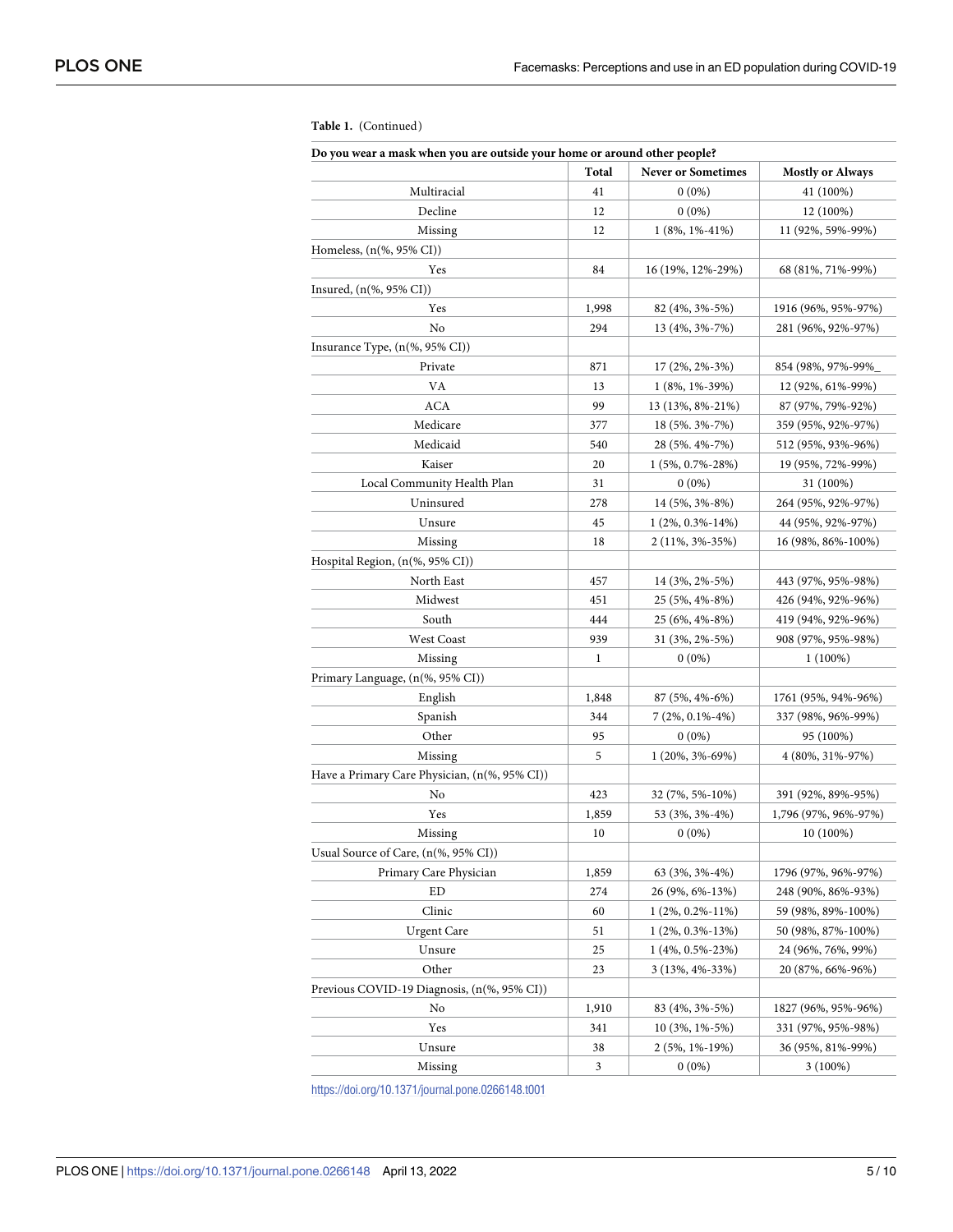



<https://doi.org/10.1371/journal.pone.0266148.g001>

less likely to wear a mask over half the time compared to those who were housed (81% vs 96%, difference 15%, 95% CI 7–24%). Males were also less likely to wear a mask over half the time compared to females (94% vs 97%, difference 3%, 95% CI 2–5%). There was no significant difference in mask wearing between hospital regions with 97% of respondents at Northeast hospitals, 94% at Midwest, 94% in the South and 97% on the West Coast reporting wearing masks over half the time  $(p = 0.101)$  (Fig 1).

Of the fourteen individuals (0.6%) who reported never wearing a mask, four reported that masks made it hard to breathe, four believed that masks do not work, three stated they were uncomfortable, and one each cited: tired of wearing masks, forget to wear them, just don't want to wear masks, and live in a facility where masks are not required.

#### **Obtaining masks**

Respondents reported obtaining masks from grocery stores or pharmacies (57%), ordering them online (13%), and from friends or family (11%). Only 5% obtained masks from their doctor or clinic and 3% from EDs. Respondents with PCPs reported less difficulties obtaining masks compared to those without PCPs (6% vs 13%: difference 7%, 95% CI 3–10%). Those who used EDs as their primary source of care were more likely to report difficulty in obtaining masks compared to those who considered their PCP their primary source of care (15% vs 6%: difference 8%, 95% CI 4–13%). Subjects with a PCP were less likely to get masks from a shelter or food bank as compared to those without a PCP (1% vs 4%: difference 3%, 95% CI 1–5%). White, non-Latinx patients were less likely to obtain masks from grocery stores or pharmacies than Black, non-Latinx, or Latinx patients (48% vs 61% vs 69%, p*<*0.01), and were more likely to obtain them online (18% vs 10% vs 8%, p*<*0.01).

#### **Discussion**

In this real-world ED study of diverse, urban populations, respondents reported a high rate of facemask use. These rates are higher than some which have been previously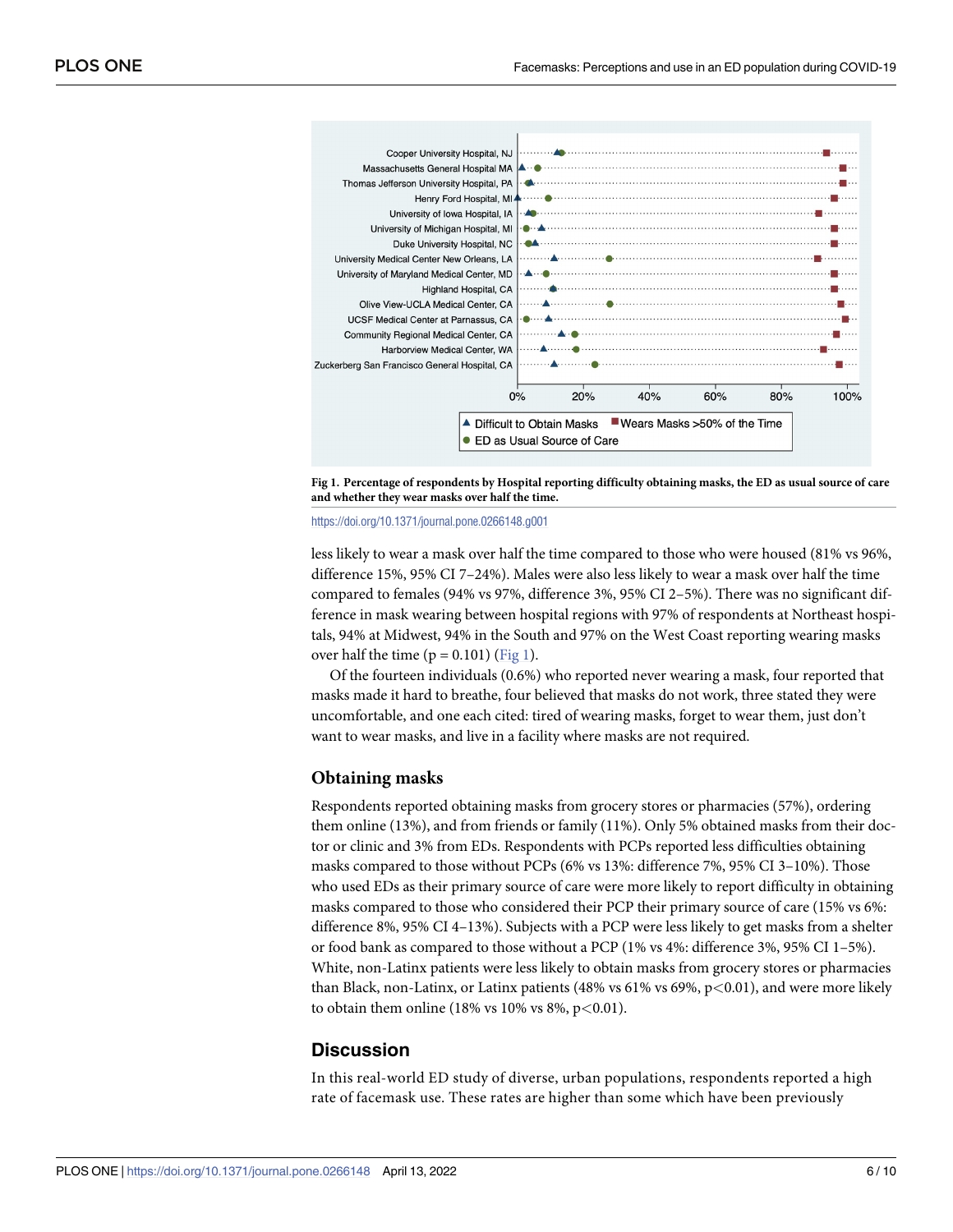<span id="page-8-0"></span>reported [[15](#page-10-0)]. However, the sources of masks and reasons for not wearing masks were similar to those found in other research [[11](#page-10-0)]. Small but significant differences in mask wearing habits were found between those of different racial/ethnic groups, and between males and females, differences which have been found in prior surveys as well [\[16](#page-10-0)]. Our study adds to these data due to the unique population studied, patients in safety-net EDs. As such we were able to note that individuals experiencing homelessness were significantly less likely to wear masks most of the time than those who are housed. This potentially points to an unmet need amongst this population to provide education and supplies. With businesses such as coffeehouses closed, it is possible that access to electrical outlets was limited, making it difficult to charge mobile phones and other devices, and thus essential information regarding social distancing and protective measures may not have been easily transmitted to this group  $[17]$  $[17]$ . Mask wearing may have also been limited by inabilities to keep masks clean and dry or limited access to masks at food banks and shelters, especially early in the pandemic [[18\]](#page-10-0).

The primary limitation of this study is that we conducted this survey in December 2020 through February 2021 –notably not during the Delta or Omicron variant surges. With progressive "pandemic fatigue" [\[19](#page-10-0)] and decreased mask mandates [[20\]](#page-10-0), mask wearing practice may have changed. Because this data is self-reported, social desirability bias may have influenced respondents to answer in ways they thought may please survey administrators, even if not representative of their true behavior. Spectrum bias limits the generalizability of our findings: all sites were in urban areas affiliated with academic medical institutions, and we could only survey people who presented to EDs, thus excluding patients in rural areas, where mask use is known to be less prevalent [[21](#page-10-0), [22\]](#page-11-0), and those who may have greater mistrust of health care systems. We did not separately assess race and ethnicity (S1 [File](#page-9-0) and S1 [Table](#page-9-0)) and thus it is possible that we did not accurately capture these demographics, especially for Latinx individuals. Nuances of mask use, such as correct positioning, were not assessed, and thus our results may overestimate effective mask wearing. Three sites used different methods for the survey (two via telephone during ED stay and one via telephone after ED discharge), formats which may lead to different answers to key questions.

Despite these limitations, this study delineates an opportunity for public health intervention from the ED–one that should not take significant time or cost. Our study shows that currently very few respondents received masks from the ED or their doctors' offices. Emergency departments should consider social determinants of health as they relate to the provision of masks to vulnerable populations, especially people experiencing homelessness [\[23,](#page-11-0) [24\]](#page-11-0), ED providers should ask patients whether they wear masks and if they have enough of them, as well provide education regarding their use. Educating patients about the benefits of masks and providing masks to those who do not have enough should become part of provider care in the ED–perhaps as a standard component of triage or discharge. Further research, with more contemporary data, to assess the feasibility and acceptability among patients and providers of such interventions should be done to guide next steps.

#### **Conclusions**

Our findings inform interventions in the ED focusing on homeless persons and those without PCPs, who had significantly lower rates of mask wearing and greater difficulty obtaining masks. Having a PCP may provide opportunities for education and distribution of facemasks, though it is also possible that accessing primary care is correlated with greater health care access and economic security, and thus greater access to masks.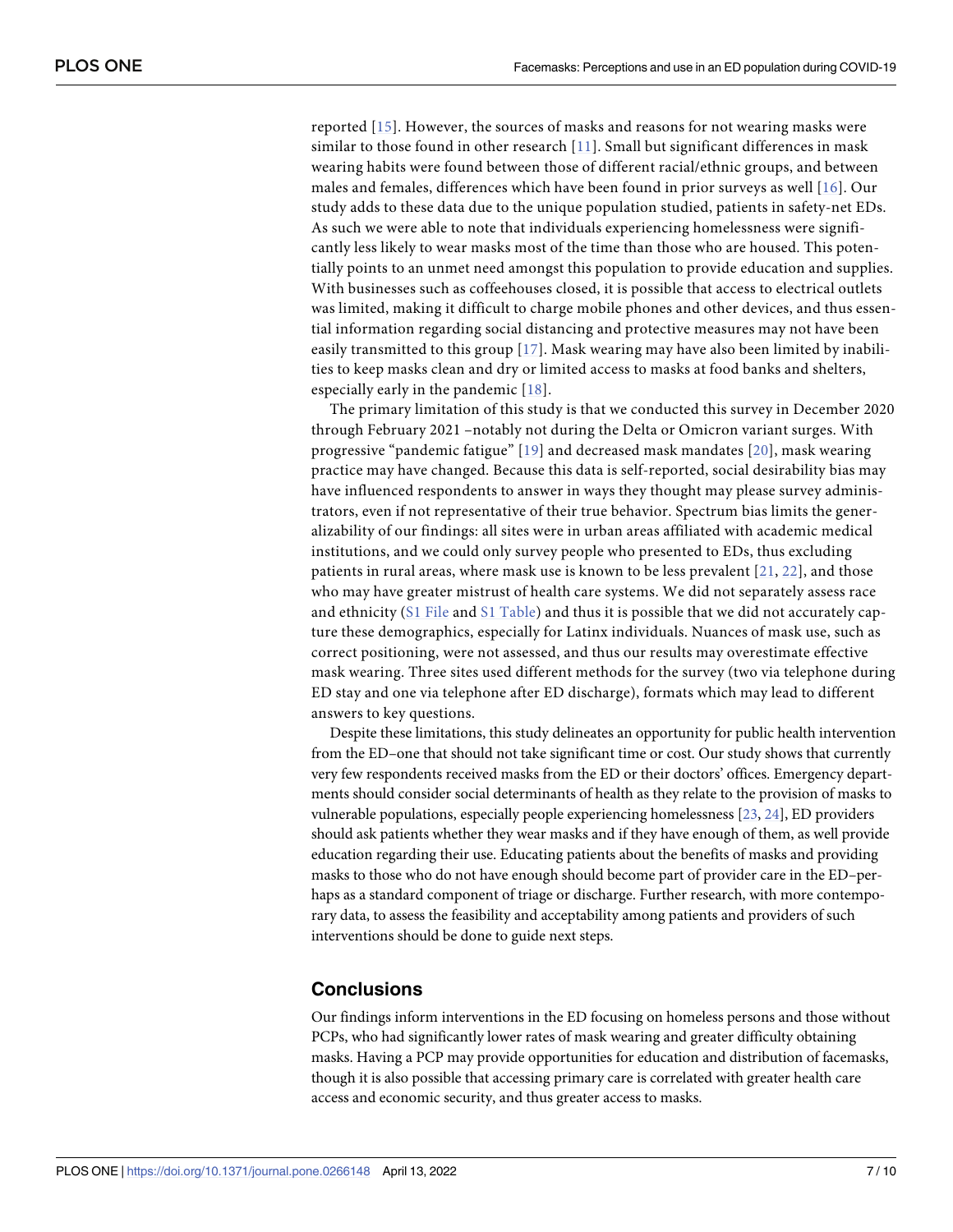#### <span id="page-9-0"></span>**Supporting information**

**S1 [File.](http://www.plosone.org/article/fetchSingleRepresentation.action?uri=info:doi/10.1371/journal.pone.0266148.s001) Survey instrument.** (DOCX)

**S1 [Table.](http://www.plosone.org/article/fetchSingleRepresentation.action?uri=info:doi/10.1371/journal.pone.0266148.s002) Demographic information by mask wearing frequency.** (DOCX)

#### **Acknowledgments**

The authors would like to thank the REVVED-UP Investigators for their support throughout study implementation and specifically for their efforts with respect to data collection and manuscript review. The REVVED-UP Investigators include the authors of this study as well as Karen Adams, Kurt Auville, Nicole Byl, Bhanu Chadalawada, Benjamin Coleman, Alex Farthing, Joseph Graterol, Alaina Hunt, Morgan Kelly, Kyra Lasko, Sophie C. Morse, Graham Nichol, Berenice Perez, Evan Rusoja, Lindsey Shughart, Breena R. Taira, and Joshua R Tiao. The lead author of the REVVED-UP Investigators is Dr. Robert Rodriguez who may be contacted at robert.rodriguez@ucsf.edu.

#### **Author Contributions**

**Conceptualization:** Anna Marie Chang, R. Gentry Wilkerson, Kelli N. O'Laughlin, Brian Chinnock, Stephanie A. Eucker, Brigitte M. Baumann, Nancy Anaya, Daniel G. Miller, Adrianne N. Haggins, Jesus R. Torres, Erik S. Anderson, Stephen C. Lim, Martina T. Caldwell, Ali S. Raja, Robert M. Rodriguez.

**Data curation:** Vidya Eswaran.

**Formal analysis:** Vidya Eswaran, Robert M. Rodriguez.

- **Investigation:** Anna Marie Chang, R. Gentry Wilkerson, Kelli N. O'Laughlin, Brian Chinnock, Stephanie A. Eucker, Brigitte M. Baumann, Nancy Anaya, Daniel G. Miller, Adrianne N. Haggins, Jesus R. Torres, Erik S. Anderson, Stephen C. Lim, Martina T. Caldwell, Ali S. Raja, Robert M. Rodriguez.
- **Methodology:** Vidya Eswaran, Anna Marie Chang, R. Gentry Wilkerson, Kelli N. O'Laughlin, Brian Chinnock, Stephanie A. Eucker, Brigitte M. Baumann, Nancy Anaya, Daniel G. Miller, Adrianne N. Haggins, Jesus R. Torres, Erik S. Anderson, Stephen C. Lim, Martina T. Caldwell, Ali S. Raja, Robert M. Rodriguez.

**Project administration:** Robert M. Rodriguez.

**Supervision:** Robert M. Rodriguez.

**Visualization:** Vidya Eswaran.

**Writing – original draft:** Vidya Eswaran, Robert M. Rodriguez.

**Writing – review & editing:** Vidya Eswaran, Anna Marie Chang, R. Gentry Wilkerson, Kelli N. O'Laughlin, Brian Chinnock, Stephanie A. Eucker, Brigitte M. Baumann, Nancy Anaya, Daniel G. Miller, Adrianne N. Haggins, Jesus R. Torres, Erik S. Anderson, Stephen C. Lim, Martina T. Caldwell, Ali S. Raja, Robert M. Rodriguez.

#### **References**

**[1](#page-3-0).** Czypionka T, Greenhalgh T, Bassler D, Bryant MB. Masks and Face Coverings for the Lay Public: A Narrative Update. Ann Intern Med 2021; 174:511–20. <https://doi.org/10.7326/M20-6625> PMID: [33370173](http://www.ncbi.nlm.nih.gov/pubmed/33370173)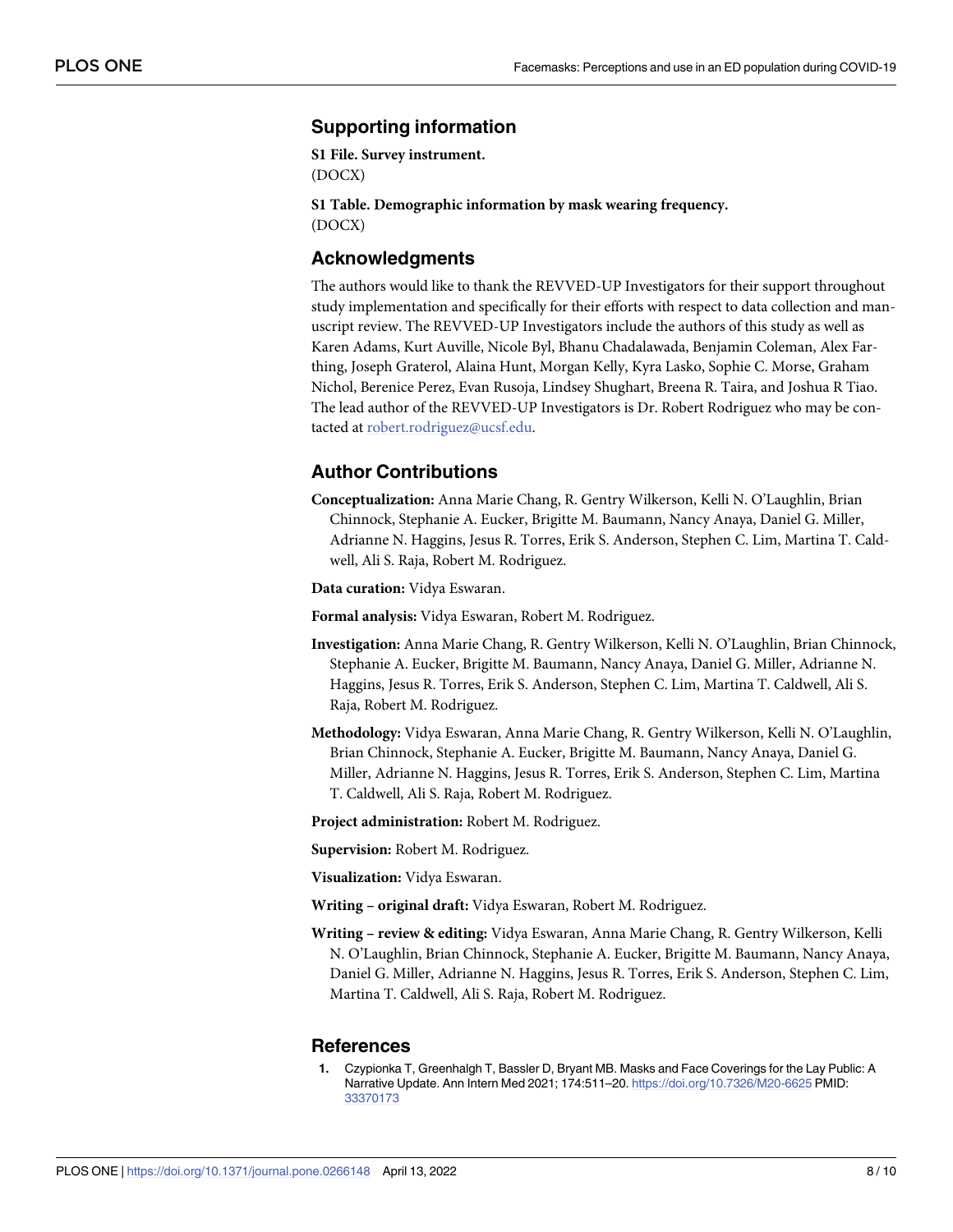- <span id="page-10-0"></span>**[2](#page-3-0).** Surgeon General Urges the Public to Stop Buying Face Masks—The New York Times. New York Times 2020. <https://www.nytimes.com/2020/02/29/health/coronavirus-n95-face-masks.html> (accessed November 15, 2021).
- **[3](#page-3-0).** Lyu W, Wehby GL. Community use of face masks and COVID-19: Evidence from a natural experiment of state mandates in the US. Health Aff 2020; 39:1419–25. [https://doi.org/10.1377/HLTHAFF.2020.](https://doi.org/10.1377/HLTHAFF.2020.00818/ASSET/IMAGES/LARGE/FIGUREEX2.JPEG) [00818/ASSET/IMAGES/LARGE/FIGUREEX2.JPEG](https://doi.org/10.1377/HLTHAFF.2020.00818/ASSET/IMAGES/LARGE/FIGUREEX2.JPEG). PMID: [32543923](http://www.ncbi.nlm.nih.gov/pubmed/32543923)
- **[4](#page-3-0).** Rader B, White LF, Burns MR, Chen J, Brilliant J, Cohen J, et al. Mask-wearing and control of SARS-CoV-2 transmission in the USA: a cross-sectional study. Lancet Digit Heal 2021; 3:e148–57. [https://doi.](https://doi.org/10.1016/S2589-7500%2820%2930293-4) [org/10.1016/S2589-7500\(20\)30293-4](https://doi.org/10.1016/S2589-7500%2820%2930293-4) PMID: [33483277](http://www.ncbi.nlm.nih.gov/pubmed/33483277)
- **[5](#page-3-0).** Lopez L, Hart LH, Katz MH. Racial and Ethnic Health Disparities Related to COVID-19. JAMA 2021; 325:719–20. <https://doi.org/10.1001/jama.2020.26443> PMID: [33480972](http://www.ncbi.nlm.nih.gov/pubmed/33480972)
- **[6](#page-3-0).** Mackey K, Ayers CK, Kondo KK, Saha S, Advani SM, Young S, et al. Racial and Ethnic Disparities in COVID-19-Related Infections, Hospitalizations, and Deaths A Systematic Review Background: Data suggest that the effects of coronavirus dis 2020. <https://doi.org/10.7326/M20-6306>.
- **[7](#page-3-0).** Goyal MK, Simpson JN, Boyle MD, Bardolato GM, Delaney M, McCarter R, et al. Racial and/or Ethnic and Socioeconomic Disparities of SARS-CoV-2 Infection Among Chidlren. Pediatrics 2020; 146: e2020009951. <https://doi.org/10.1542/peds.2020-009951> PMID: [32759379](http://www.ncbi.nlm.nih.gov/pubmed/32759379)
- **[8](#page-3-0).** Leifheit KM, Chaisson LH, Medina JA, Wahbi RN, Shover CL. Elevated Mortality Among People Experiencing Homelessness With COVID-19. Open Forum Infect Dis 2021;8. [https://doi.org/10.1093/](https://doi.org/10.1093/ofid/ofab301) [ofid/ofab301](https://doi.org/10.1093/ofid/ofab301) PMID: [34291120](http://www.ncbi.nlm.nih.gov/pubmed/34291120)
- **[9](#page-3-0).** Kellermann AL, Hsia RY, Yeh C, Morganti KG. Emergency Care: Then, Now, And Next. 2013; 32:2069–74. <https://doi.org/10.1377/hlthaff.2013.0683> PMID: [24301388](http://www.ncbi.nlm.nih.gov/pubmed/24301388)
- **[10](#page-3-0).** Gaskin DJ, Dinwiddie GY, Chan KS, McCleary R. Residential segregation and disparities in health care services utilization. Med Care Res Rev 2012; 69:158–75. <https://doi.org/10.1177/1077558711420263> PMID: [21976416](http://www.ncbi.nlm.nih.gov/pubmed/21976416)
- **[11](#page-3-0).** Taylor S, Asmundson GJG. Negative attitudes about facemasks during the COVID-19 pandemic: The dual importance of perceived ineffectiveness and psychological reactance. PLoS One 2021; 16: e0246317. <https://doi.org/10.1371/journal.pone.0246317> PMID: [33596207](http://www.ncbi.nlm.nih.gov/pubmed/33596207)
- **[12](#page-3-0).** Rodriguez RM, Torres JR, Chang AM, Haggins AN, Eucker SA, O'Laughlin KN, et al. The Rapid Evaluation of COVID-19 Vaccination in Emergency Departments for Underserved Patients Study. Ann Emerg Med 2021; 78:502–10. <https://doi.org/10.1016/j.annemergmed.2021.05.026> PMID: [34272104](http://www.ncbi.nlm.nih.gov/pubmed/34272104)
- **[13](#page-3-0).** von Elm E, Altman DG, Egger M, Pocock SJ, Gøtzsche PC, Vandenbroucke JP. The Strengthening the Reporting of Observational Studies in Epidemiology (STROBE) statement: guidelines for reporting observational studies. J Clin Epidemiol 2008; 61:344–9. <https://doi.org/10.1016/j.jclinepi.2007.11.008> PMID: [18313558](http://www.ncbi.nlm.nih.gov/pubmed/18313558)
- **[14](#page-4-0).** KFF COVID-19 Vaccine Monitor: December 2020 | KFF n.d. [https://www.kff.org/coronavirus-covid-19/](https://www.kff.org/coronavirus-covid-19/report/kff-covid-19-vaccine-monitor-december-2020/) [report/kff-covid-19-vaccine-monitor-december-2020/](https://www.kff.org/coronavirus-covid-19/report/kff-covid-19-vaccine-monitor-december-2020/) (accessed December 29, 2021).
- **[15](#page-8-0).** Darling J, Thomas K, Kapteyn A, Perez-Arce F. Vast Majority of Americans Support Wearing Masks, But a Deeper Look at Behavior Reveals Troubling Lack of Adherence–USC Schaeffer. Evid Base Informing Policy Heal Econ Well-Being 2020. [https://healthpolicy.usc.edu/evidence-base/vast-majority](https://healthpolicy.usc.edu/evidence-base/vast-majority-of-americans-support-wearing-masks-but-a-deeper-look-at-mask-wearing-behavior-reveals-troubling-lack-of-adherence-to-social-distancing-recommendations/)[of-americans-support-wearing-masks-but-a-deeper-look-at-mask-wearing-behavior-reveals-troubling](https://healthpolicy.usc.edu/evidence-base/vast-majority-of-americans-support-wearing-masks-but-a-deeper-look-at-mask-wearing-behavior-reveals-troubling-lack-of-adherence-to-social-distancing-recommendations/)[lack-of-adherence-to-social-distancing-recommendations/](https://healthpolicy.usc.edu/evidence-base/vast-majority-of-americans-support-wearing-masks-but-a-deeper-look-at-mask-wearing-behavior-reveals-troubling-lack-of-adherence-to-social-distancing-recommendations/) (accessed November 15, 2021).
- **[16](#page-8-0).** Kramer S. More Americans now say they regularly wear masks in stores, businesses | Pew Research Center. 2020.
- **[17](#page-8-0).** Reyes EA. Finding coronavirus masks isn't easy for homeless residents—Los Angeles Times. Los Angeles Times 2020.
- **[18](#page-8-0).** Rodriguez NM, Lahey AM, MacNeill JJ, Martinez RG, Teo NE, Ruiz Y. Homelessness during COVID-19: challenges, responses, and lessons learned from homeless service providers in Tippecanoe County, Indiana. BMC Public Health 2021;21. <https://doi.org/10.1186/s12889-020-10083-y> PMID: [33402145](http://www.ncbi.nlm.nih.gov/pubmed/33402145)
- **[19](#page-8-0).** Crane MA, Shermock KM, Omer SB, Romley JA. Change in Reported Adherence to Nonpharmaceutical Interventions During the COVID-19 Pandemic, April-November 2020. JAMA 2021; 325:883–5. <https://doi.org/10.1001/jama.2021.0286> PMID: [33480971](http://www.ncbi.nlm.nih.gov/pubmed/33480971)
- **[20](#page-8-0).** SImmons-Duffin S. Mask mandates are back in New York and California but not in most other states: Shots—Health News: NPR. Shots Heal News from NPR 2021.
- **[21](#page-8-0).** Haischer MH, Beilfuss R, Hart MR, Opielinski L, Wrucke D, Zirgaitis G, et al. Who is wearing a mask? Gender-, age-, and location-related differences during the COVID-19 pandemic. PLoS One 2020;15. <https://doi.org/10.1371/JOURNAL.PONE.0240785>.